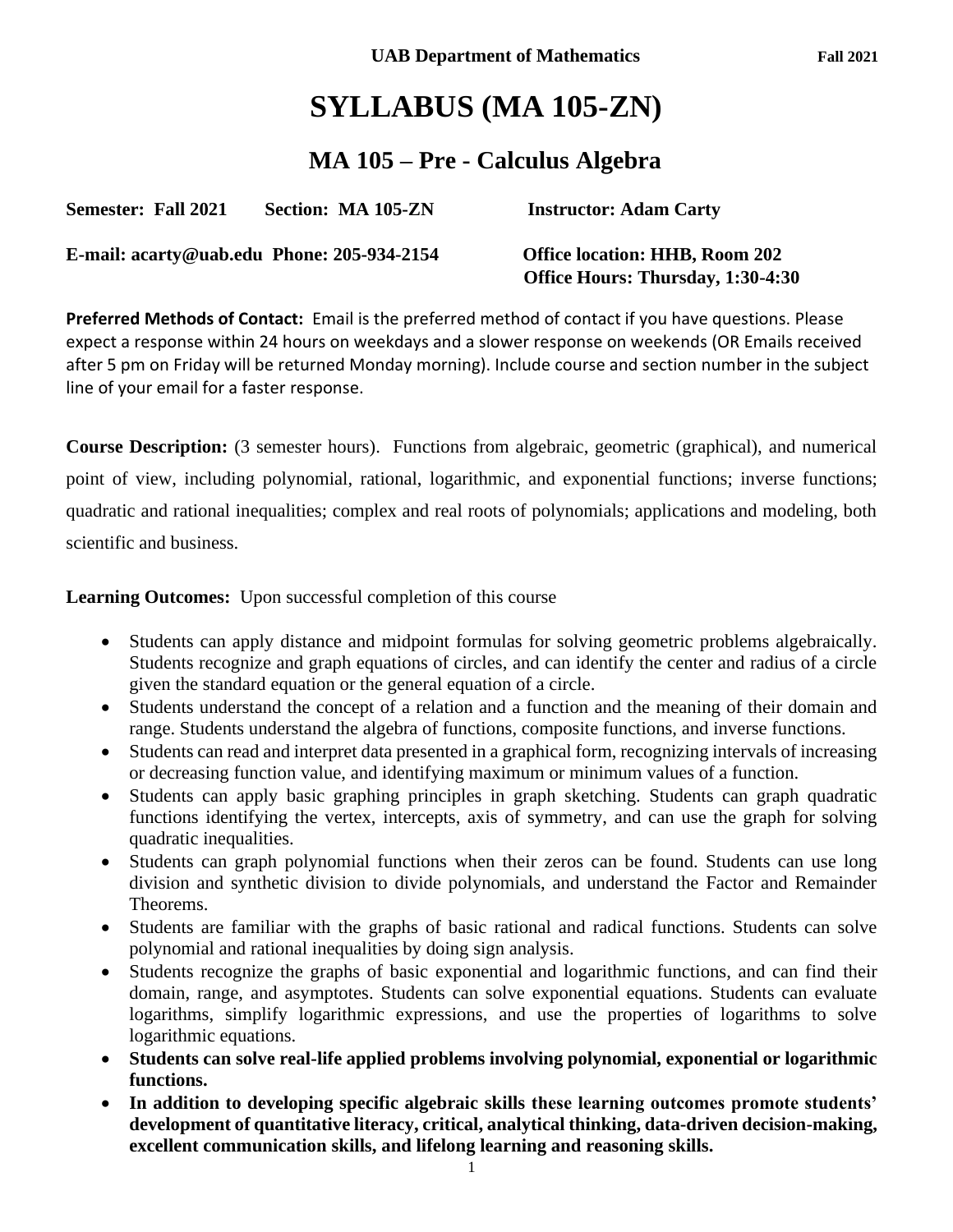**Prerequisite:** Undergraduate level MA 102 Minimum Grade of C or Math Placement Test 46 or Exception Math Placement E

**Materials:** *Precalculus Algebra MA 105 package,* which includes a *UAB Math 105 Student Workbook, by Elena Kravchuk*, 2014, Pearson/ Prentice Hall, and MyLab Math **ACCESS CODE (ISBN** 9780136949909)**, is required**. You may not need an access code if you are *retaking MA 105 previously taken in Fall 2020 or later (contact your instructor about directions for reenrolling).*

### *Students are required to have the MA 105 student workbook and to bring it to the class meetings.*

**Calculator policy:** Scientific calculators may be used for homework and quizzes, but **students may not use personal calculators while taking tests**. Every computer has an on-screen scientific calculator available for your use on when testing. It would be to your advantage if you familiarized yourself with the use of the onscreen calculator *before* you have to take a test. You must use the on-screen calculator on your personal computer when testing remotely with ProctorU.

## **UAB Policies and Resources:**

**Add/Drop and Course Withdrawal***.* The last day to drop this course without the payment of full tuition and fees is **Aug 30, 2021**. The last day to withdraw from this course with a grade of *W* is **Oct 15, 2021**.

**Misconduct:** The University of Alabama at Birmingham expects all members of its academic community to function according to the highest ethical and professional standards. Students, faculty, and the administration of the institution must be involved to ensure this quality of academic conduct. Review the Academic Honor Code and Non-Academic Student Code of Conduct linked below.

- [Academic Honor Code](http://www.uab.edu/students/one-stop/policies/academic-honor-code)
- [Non-Academic Student Code of Conduct](http://www.uab.edu/studentconduct)

UAB is very concerned for your continued health and safety. Please consult the Students section of **[UAB](https://www.uab.edu/uabunited/)  [United](https://www.uab.edu/uabunited/)** for up-to-date guidance, because the following information is subject to change as circumstances require.

We strongly urge you to be fully vaccinated. **[Here is information on the safety of vaccines and on how to](https://www.uab.edu/uabunited/covid-19-vaccine)  [get vaccinated at UAB](https://www.uab.edu/uabunited/covid-19-vaccine)**. There are also [incentives for getting vaccinated](https://www.uab.edu/students/health/), and you can find the listing [here.](https://click.reach.uab.edu/?qs=47be238f1408a5e9ffc3311090e06944f54ff34b193b549834fd84504dffa3eb264d7c1fe67b78063e67ec1aae795979f6e973ce282a4b60)

Mask-wearing has proven to be one of the most successful mitigation strategies used to combat spread of the various variants of the COVID-19 virus. UAB requires face coverings indoors on campus—regardless of vaccine status. Students who do not follow this requirement can be reported to Student Conduct.

**Students with Covid-related reasons for missing class meetings and/or assignments deadlines must go through UAB's Student Health Service's process for an excused absence due to isolation or quarantine. You should log into your UAB Student Health Patient Portal to begin this process. Students must present their written excuse provided by Student Health to their instructor to**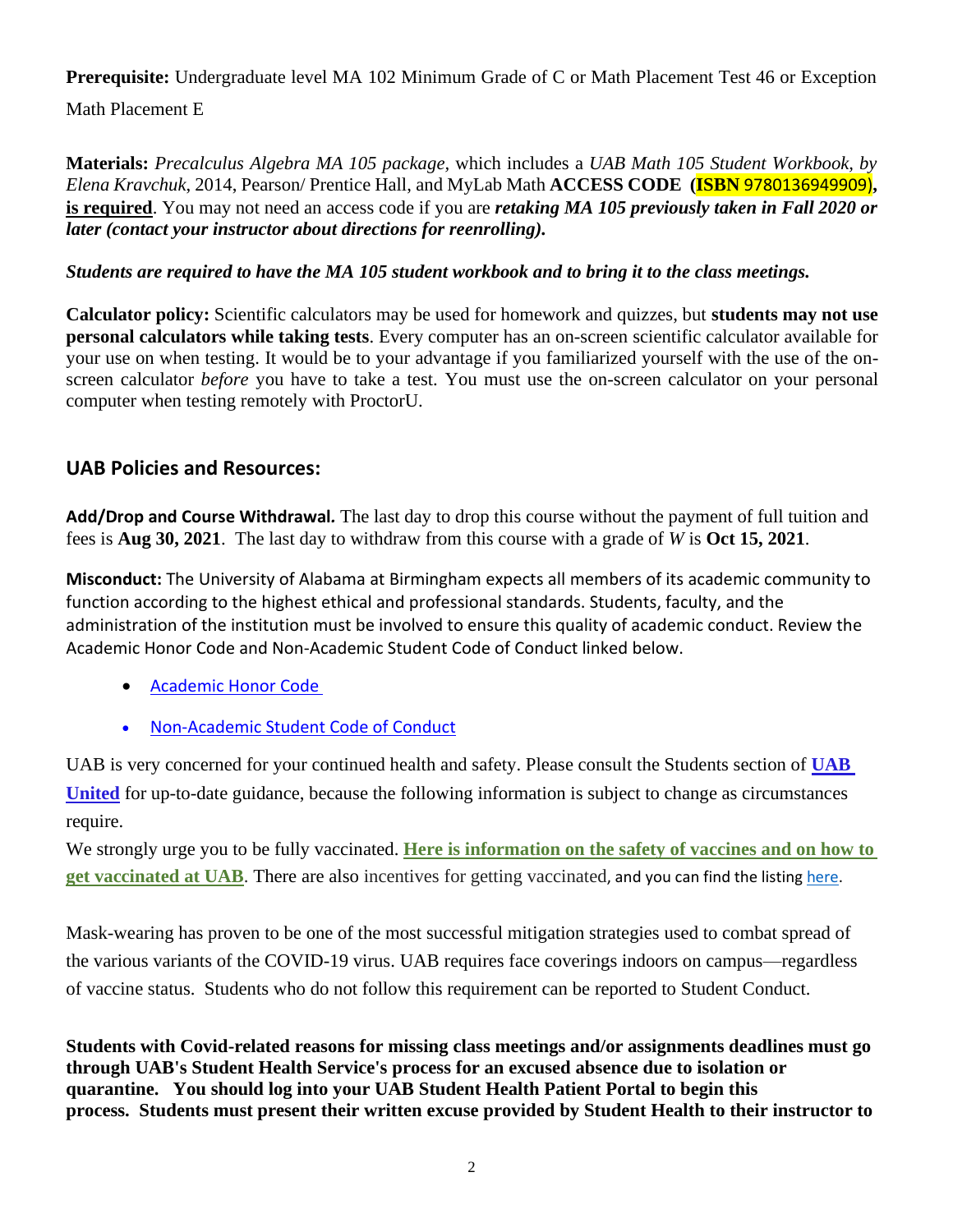**request a make-up work OR the student may choose to use the extra points earned from the course practice tests to replace the missed points.**

## **DSS Accessibility Statement:**

**Accessible Learning:** UAB is committed to providing an accessible learning experience for all students. If you are a student with a disability that qualifies under Americans with Disabilities Act (ADA) and Section 504 of the Rehabilitation Act, and you require accommodations, please contact Disability Support Services for information on accommodations, registration and procedures. Requests for reasonable accommodations involve an interactive process and consist of a collaborative effort among the student, DSS, faculty and staff. If you are registered with Disability Support Services, please contact DSS to discuss accommodations that may be necessary in this course. If you have a disability but have not contacted Disability Support Services, please call (205) **934-4205**, visit [their website,](http://www.uab.edu/dss) or their office located in Hill Student Center Suite 409.

**Title IX Statement:** The University of Alabama at Birmingham is committed to providing an environment that is free from sexual misconduct, which includes gender-based assault, harassment, exploitation, dating and domestic violence, stalking, as well as discrimination based on sex, sexual orientation, gender identity, and gender expression. If you have experienced any of the aforementioned conduct we encourage you to report the incident. UAB provides several avenues for reporting. For more information about Title IX, policy, reporting, protections, resources and supports, please visit [UAB Title IX webpage](http://www.uab.edu/titleix) for UAB's Title IX, UAB's Equal Opportunity, Anti-Harassment, Duty to Report, and Non-Retaliation policies.

### **Course Netiquette**:

There are course expectations concerning etiquette on how we should treat each other online. It is very important that we consider the following values during online discussions and email.

- Respect: Each student's opinion is valued as an opinion. When responding to a person during the online discussions, be sure to state an opposing opinion in a diplomatic way. Do not insult the person or their idea. Do not use negative or inappropriate language.
- Confidentiality: When discussing topics be sure to be discreet on how you discuss children, teachers, and colleagues. Do not use names of people or names of facilities.
- Format: When posting use proper grammar, spelling, and complete sentences. Avoid using ALL CAPITALS. This signifies that you are yelling. Avoid using shortcuts/text abbreviations such as 'cu l8r' for 'See you later.'
- 1. Relevance: Think before you type. Keep posts relevant to the discussion board topic.

**Getting Started:** The first thing you must do is access for your on-line course materials.

## **Access for a Course in MyLab Math**

All Homework, Quizzes, and Tests for this course are available only in MyLab Math. You have to register for your MyLab Math course from Canvas.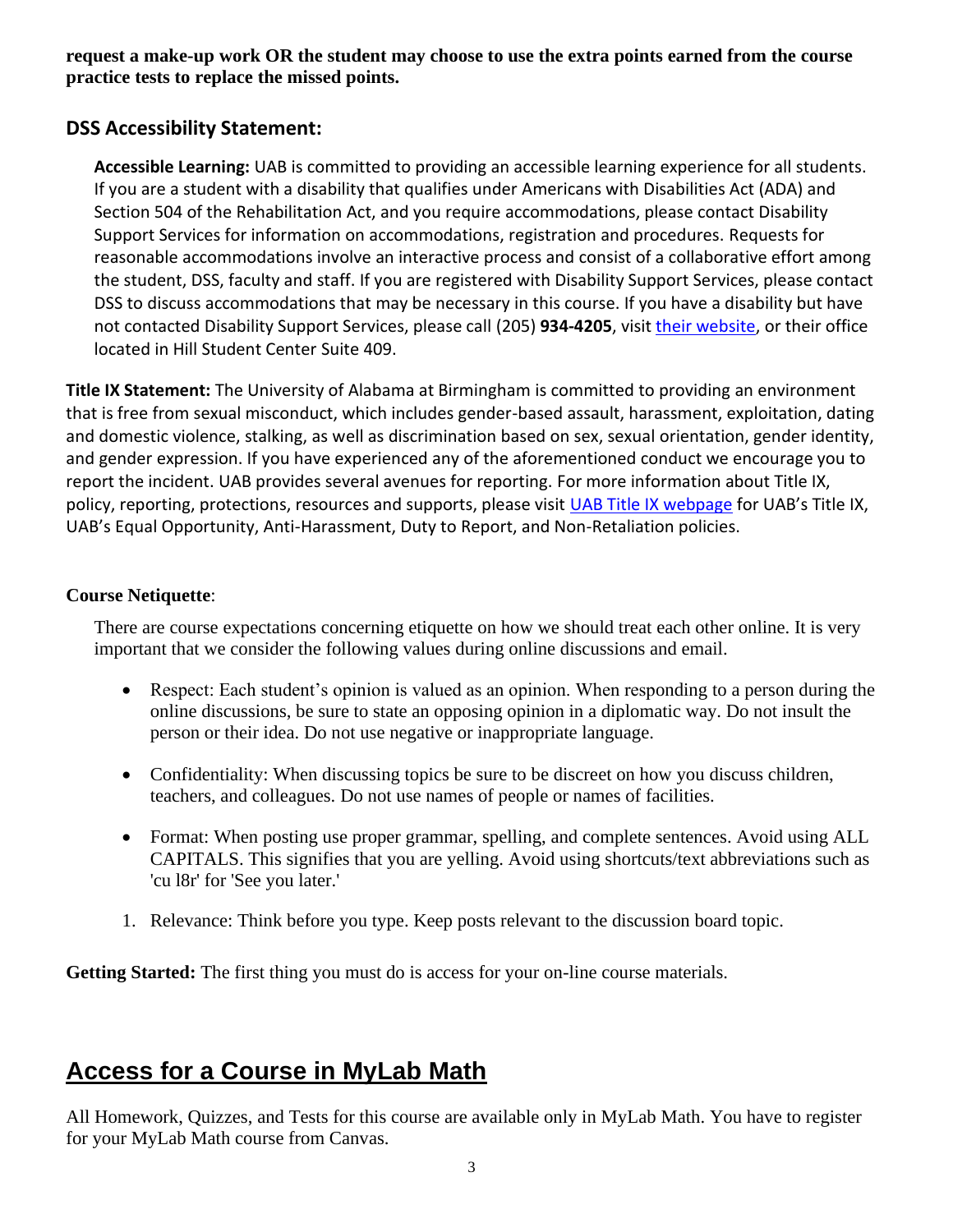- Log in to Canvas and enter your course. Do one of the following:
	- o Select any Pearson link (HW, Quiz, Lecture Prep) from any module.
	- o Select **MyLab & Mastering** on the course navigation, and then select any course link on the Pearson page.
- Enter the username and password for your existing Pearson student account.
	- o If you don't have a Pearson account, select **Create** and follow the instructions.

You have an account if you've used a Pearson MyLab or Mastering product, such as MyLab Math, MyLab IT, MyLab Spanish, MasteirngBiology or MasteringPhysics.

- Select any available access option:
	- o Enter a prepaid access code that came with your workbook from the bookstore.
	- o Use a credit card or PayPal.
	- o Get temporary access by selecting the link near the bottom of the page (good for only 14 days, no extensions when it expires)\*.
	- o Select **Go to My Courses**.

\***Once Temporary Access has expired, you will no longer have access to your course materials and assignments in** MyLab Math **until you enter your code or purchase it.** Please note that there will be **NO EXTENSIONS for missed homework, quiz, or test deadlines due to failure to purchase access to your online materials.**

If you have any questions regarding your access to your MyLab Math account, email your course instructor or you may stop by the Math Learning Lab in HHB202.

## **TROUBLESHOOTING TIPS:**

If you have difficulty accessing your assignments in MyLab Math, try the following steps:

- Close the browser and start over logging into Canvas. You can only access through Canvas.
- Run the Browser check to make sure you have all needed components.
- Try a different browser. Some work better than others (use Google Chrome!)
- Contact Pearson technical support via chat.
- Have a backup plan.
- If the above steps do not work, email your instructor or stop by the Math Learning Lab in HHB202.

## **STUDENT EXPECTATION STATEMENT**

The Course Syllabus and Schedule serve as a Contract by which the student must comply. An excuse of "not knowing" information covered in these documents is not an acceptable excuse for making mistakes in this class. **To emphasize the importance of knowing the syllabus you must take a Syllabus Quiz before beginning any other assignments. You must score 100% on this quiz in order to continue the course.**

- Students are required to complete weekly assignments. All deadlines are based on Central Time. **There are NO EXTENSIONS of DEADLINES**.
- Students are expected to attend virtual Zoom meeting held according to the class schedule.
- Students are expected to check their UAB e-mail daily and respond within 48 hours to instructor emails. Regular communication via e-mail with the Course Instructor is expected. Be sure to include your name, the course and section number in all communications with your instructor.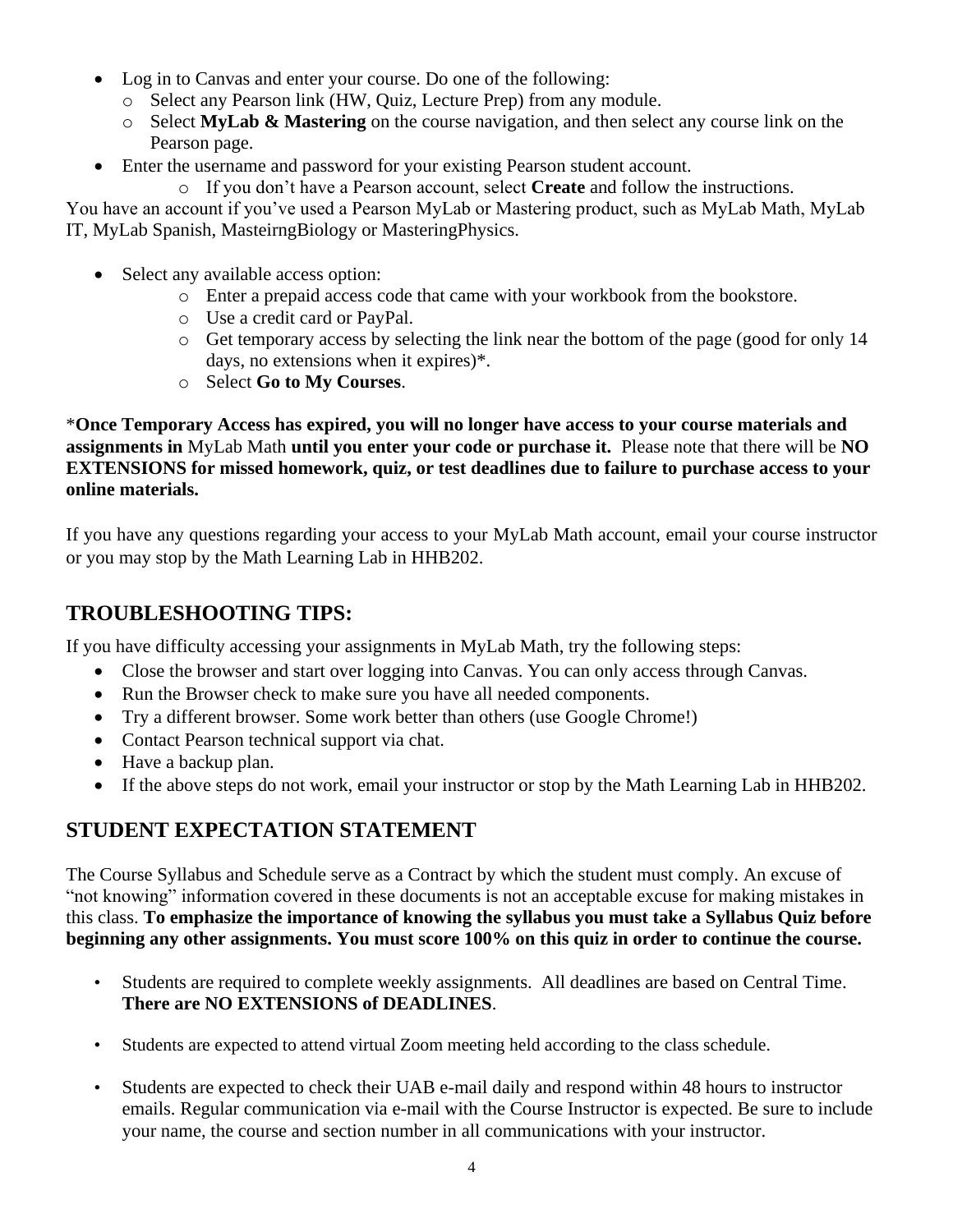- All students are required to obtain and use the UAB email address that is automatically assigned to them as UAB students. All official correspondence will be sent ONLY to the @UAB.edu email address. The Course Instructor will not accept e-mails sent from e-mails accounts other than UAB.
- Students are expected to devote an average of 8 to 12 hours per week to the assignments.
- Students are expected to participate in **Group Discussions in Canvas.**
- Students are expected to submit **individually written solution to Group Problems in Canvas under the Assignments button or in the appropriate Module** *before the deadline***.** Once a problem is submitted, it will be graded as is. Therefore, students are expected to triple-check their work before submitting it. Canvas will not allow a student to return to a Problem once it is submitted. Therefore, the student must submit only completed problems. **Problems are NOT accepted in e-mail**.
- Students are expected to have a back-up plan in the event their computer has operational problems, there is loss of electricity, or there is loss of Internet access. These are not an excuse for late or incomplete submission of assignments, nor are they acceptable reasons for an assignment deadline extension. UAB's MLL, most public libraries, school libraries, university libraries, etc. have computers with Internet access and are available for use by the public.
- Students are expected to remain in regular contact with the Course Instructor via Canvas and UAB email as well as through participation in the Discussion Board and submission of assignments. The Course Instructor will communicate on the Canvas Announcement page, Discussion Board and/or via UAB e-mail.
- Because instructional materials on the course website may be copyrighted, students may not download materials on the site to their desktops, laptops, or PDAs, or alter or distribute any materials on the course site, unless clearly directed to do so.

**Math Help:** The **Math Learning Lab** (**MLL**) in 202 Heritage Hall is available for student use Monday through Friday. Students in this course may use the computers to complete assignments, and they may get assistance from math tutors. Tutors will not solve all of your problems or sit with you for extended periods of time, but they will help guide you so that you can complete your work independently. No appointment is necessary. The hours of operation in the Fall and Spring are usually Monday through Thursday 9:00am to 8:00pm, and Fridays 9:00am to 3:00pm, and in the Summer the hours are usually Monday through Thursday 9:00am to 7:00pm, and Fridays 9:00am to 2:00pm. The MLL is closed during all holidays and breaks, and also during final exams (except for testing). For more information, go to [http://www.uab.edu/cas/mathematics/mll.](http://www.uab.edu/cas/mathematics/mll) Please note that all computer use in the MLL is monitored.

The **University Academic Success Center (UASC)** provides students with a host of free services and resources that include Tutoring and Supplemental Instruction. For more information, go to [http://www.uab.edu/students/academics/student-success.](http://www.uab.edu/students/academics/student-success)

**Cell Phones:** Student cell phones must be TURNED OFF and PUT AWAY **during ALL class and lab meetings.**

**Laptops:** Student laptops must be PUT AWAY **during ALL class and lab meetings.**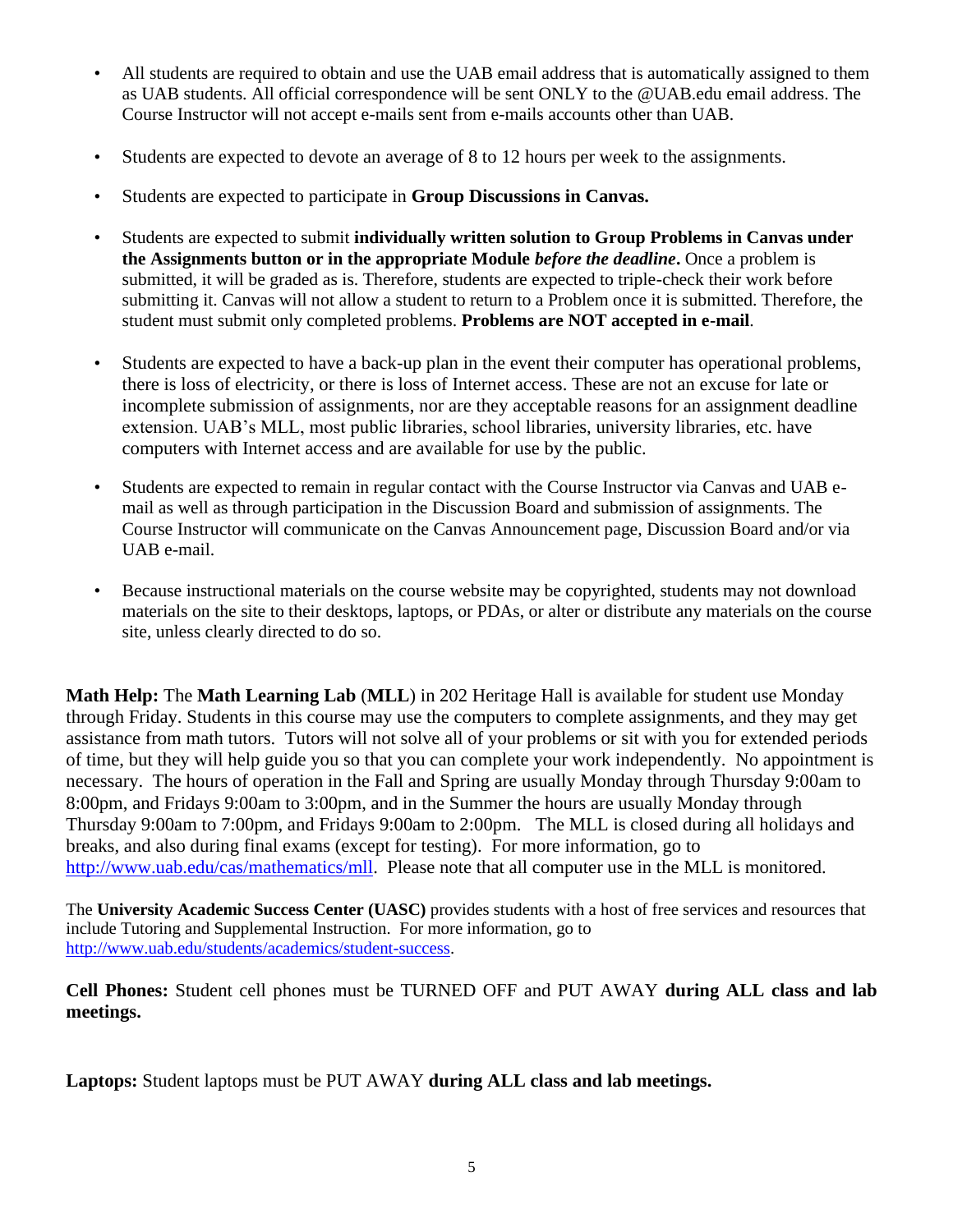**Course Grades:** Students earn their grade in the course by accumulating points. There is a maximum of 1000 points available. Student letter grades are awarded as shown in the following tables. Note that grades are awarded by points earned, not by percentages.

| <b>Number of Points   Letter Grade  </b> |           |  |  |
|------------------------------------------|-----------|--|--|
| 880 to 1001                              |           |  |  |
| 750 to 879                               | В         |  |  |
| 620 to 749                               | $\subset$ |  |  |
| 500 to 619                               | ו ו       |  |  |
| Below 500                                | H         |  |  |

| <b>Grade Element</b>    | <b>Points</b> | Quantity | <b>Total Points</b> |
|-------------------------|---------------|----------|---------------------|
| <b>Intro Discussion</b> | 6             |          | 6                   |
| Lecture Prep            | 4             | 13       | 52                  |
| Project                 | 24            | 1        | 24                  |
| Homework                | 6             | 13       | 78                  |
| Quizzes                 | 10            | 13       | 130                 |
| Discussion              | 4             | 6        | 24                  |
| Problem                 | 6             | 6        | 36                  |
| <b>Tests</b>            | 100           | 4        | 400                 |
| Final Exam              | 250           | 1        | 250                 |
| <b>Total points</b>     |               |          | 1000                |
| <b>Bonus</b>            |               |          |                     |
| <b>Review for Final</b> | 20            | 1        | 20                  |
| <b>Practice Test</b>    | 4             | 4        | 16                  |
| <b>Test Correction</b>  | 4             | 4        | 16                  |

\*\*Note that 879 points earns you a grade of B, not a grade of A, etc.

No points are available after Final exam is taken, so students should earn as many points as possible throughout the semester by completing all assignments by the deadline. NO late assignments are accepted or allowed, and no adjustments will be made after Final exam is taken.

All assignment grades will be posted and maintained in the math department database (MADDIE), which can be accessed in Canvas by clicking on **UAB Grade for MA 105** or going to https://secure.cas.uab.edu/mll/db/.

Note that **FINAL GRADES** are awarded by **TOTAL POINTS EARNED**, NOT by percentages. Percentages give students an idea of how they are doing in the class on a day-to-day basis, but they are constantly changing since they are based on the deadlines as of the current date. Percentages are not rounded.

Homework, Quiz, and Test grades are automatically updated and loaded into the database on a daily basis. All other grades will be manually entered by the instructor as soon as possible after grading (usually within one week).

#### **Class Meeting Time/Location: Mon/Wed, 8:00am-8:50am, HHB 125 Friday, 8:00am-8:50am, HHB 202**

**COURSE STRUCTURE -** This course is computer-based, and students must have reliable access to **BlazerNet** so they can work on their assignments in Canvas and MyLab Math. Students must also ensure that they meet each of those system's requirements.

#### **CANVAS ASSIGNMENTS** include:

• **Introduction Discussion –** The Introduction Discussion is required and due by the end of the day on **Friday, Aug 27**. The Introduction Discussion is worth 6 points. Students must upload a photo, answer ALL questions,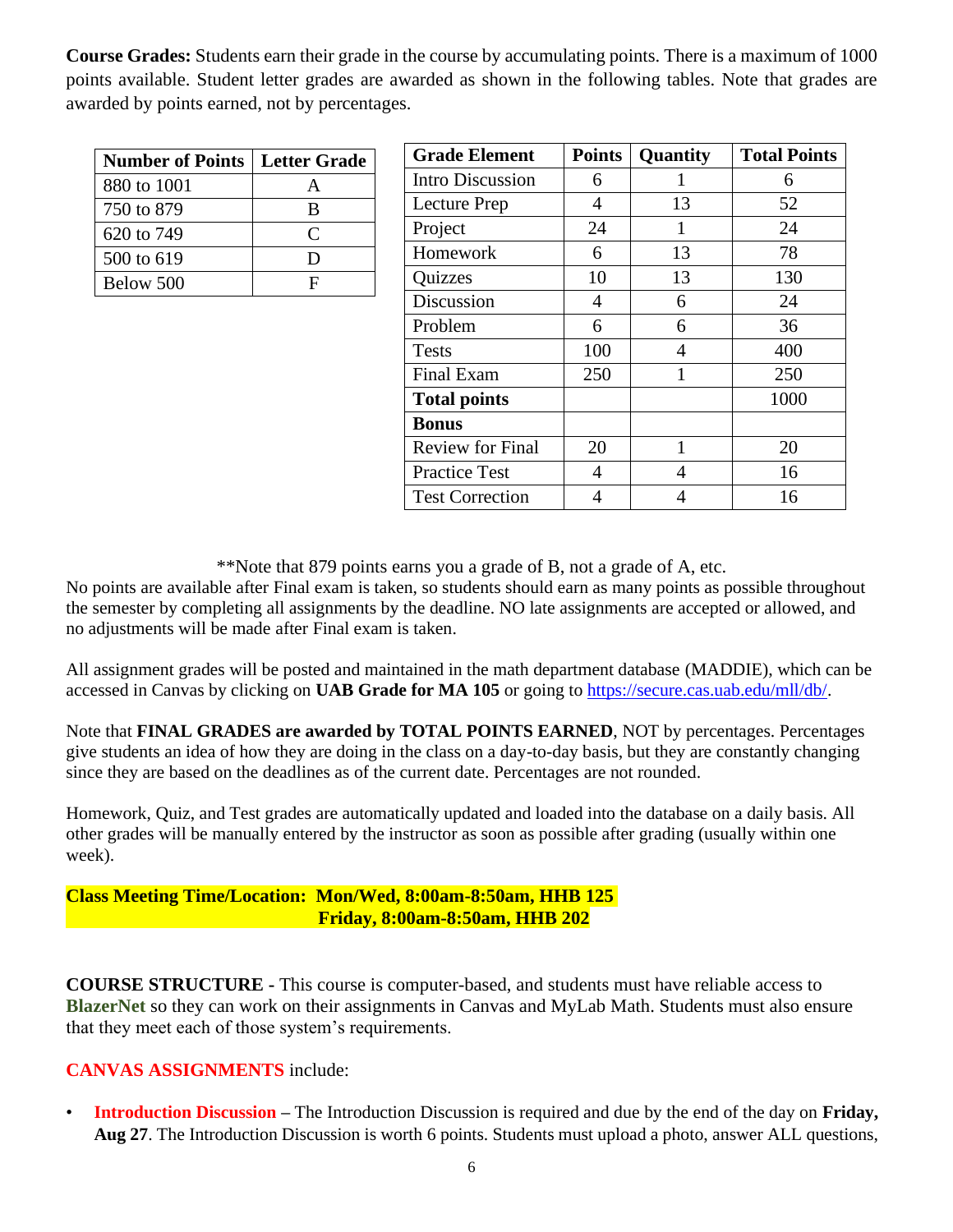and respond in a *meaningful* way to at least two other students. More information about grading the Introduction Discussion can be found in the directions in Canvas. This assignment gives students an opportunity to meet each other.

- **Group Discussions –** There are 6 Group Discussions that are required, and each is worth 4 points. Students will be randomly assigned to either Canvas Groups or in-class groups (instructor's choice) to discuss the current Problem (see schedule for dates). Individually written solutions to the Problems must NOT be submitted in the Group Discussion. More information about grading the Group Discussions can be found in Canvas in the Course Information module. This assignment gives students an opportunity to work together to improve their quantitative reasoning ability and conceptual understanding of mathematical ideas.
- **Problems –** There are 6 Problems that are required, and each is worth 6 points. Students are required to solve a Problem with the help of their group. Students must READ the Problem and work on it *before*  participating in their Group Discussion. Go to the current week's Module to find the Problem. Each student must submit an individually written solution to each Problem in Canvas in the appropriate week Module by the deadline (see schedule for dates).

Problems may be submitted by attaching your file(s), drawings or diagrams (doc, docx, pdf, jpg, png). **If two or more students have an identical Problem, all will receive a score of 0 since the work must be**  *individually written*. Problems CANNOT be sent by email and cannot be submitted any way other than through the Problem link in the current week's Module.

**There are no extensions or make ups for missed Problems and Group Discussions.** Students should NOT wait until the deadline to submit their Problems because they run the risk of running out of time or having technical problems. NO late submissions are allowed. More information about grading the Problems can be found in the Course Information Page. This assignment gives students an opportunity to articulate their conceptual understanding of mathematical ideas.

**Team Project –** There is a team project 24 points worth. Students will be randomly assigned to Canvas Groups to work on the community-based learning project (see schedule for the timeline for fulfilling the project). The proposed project will involve the study of the collected data and the exploration of the graphical representation of the data. This is a unique opportunity to develop a deeper understanding of functions, graphs, and the interpretation of the qualitative information revealed by a particular data set. In addition to providing a group learning experience, this project would provide a link between the community and classroom learning.

#### **MyLab Math ASSIGNMENTS** include:

- **Syllabus Quiz** is the prerequisite for the graded assignments. An unlimited number of attempts are available, and the highest score attained will count. Once you begin the assignment, you must complete it. Students should have a copy of their syllabus and class schedule to use during the assignment. This assignment gives students an opportunity to learn about the course policies and expectations.
- **Lecture Prep** There are 13 Lecture Prep assignments (each assignment is up to 4 points worth based on score achieved). Each assignment contains media part (which students are required to work before answering questions.), conceptual questions and introductory problems on topics to be covered at the class meeting to follow. Lecture Prep assignments are due the night before the class meeting (in-person or remote) and must make you "come to class" prepared and ready for the class discussion of the new topics. The concepts are supposed to be mastered further in the **Homework** assigned after the class meeting. An **unlimited** number of attempts can be made on each problem. If you miss a problem, click on *similar exercise* to work another problem correctly for full credit. There is no time limit for this assignment, so you may go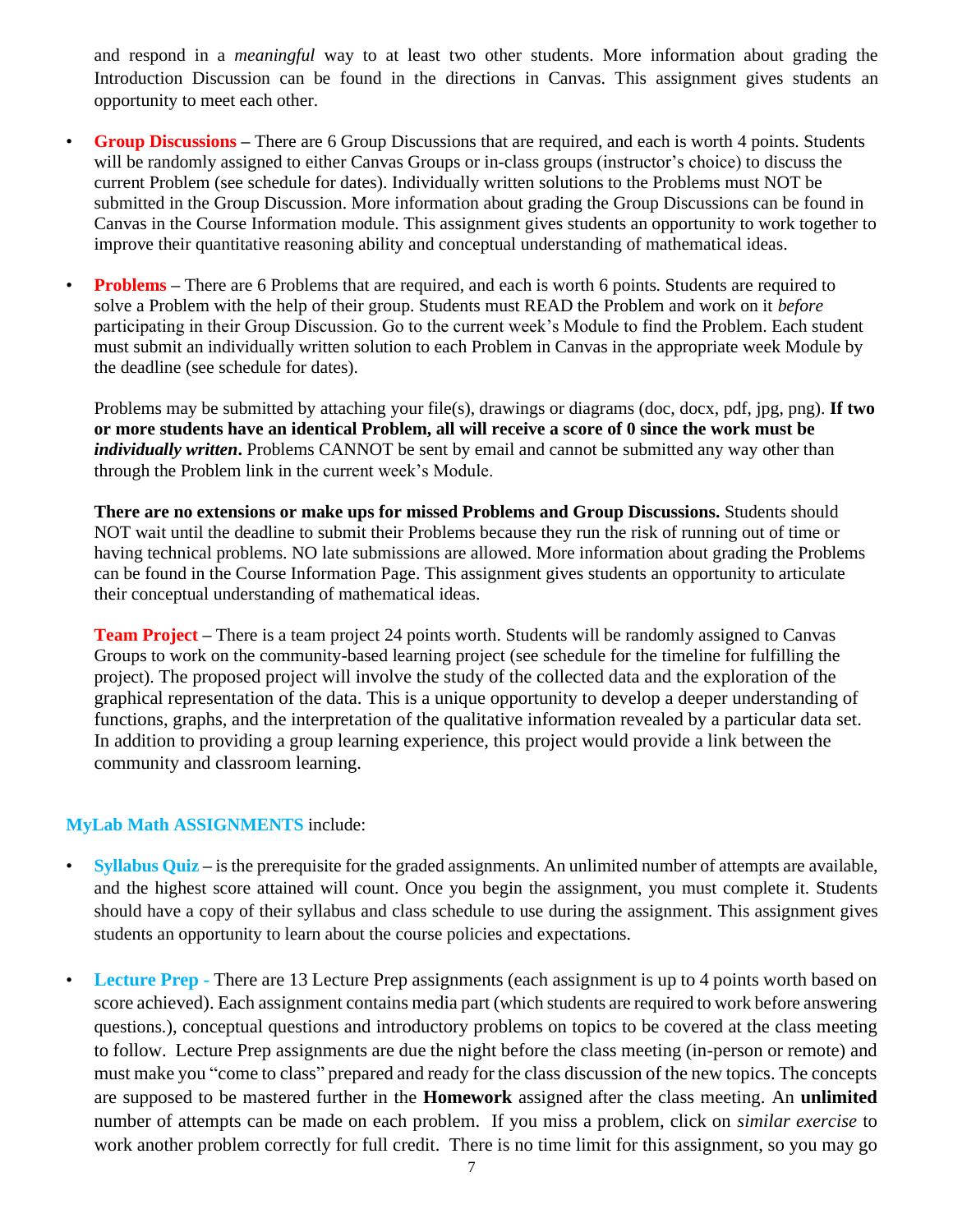in and out of it as many times as you like before the deadline (all your work is automatically saved). You earn points for the work completed on or before the due date. **After the due date, you can review your Lecture Prep work, try similar exercises, but you cannot get credit.**

• **Homework -** There are 13 homework assignments that are required, and each is worth 6 points. Homework is completed and submitted in MyLab Math (access code required), but a link to the software is located in Canvas. When the homework is submitted or closed in MyLab Math, a score and percentage are given. The UAB score (out of 6 pts) for the homework can be found in Canvas under UAB Grade for MA 105 or online at [https://secure.cas.uab.edu/mll/db/.](https://secure.cas.uab.edu/mll/db/)

*An unlimited number of attempts can be made on each homework problem* before the deadline, so students should be able to earn 100% on all homework. If a problem is marked with a red  $\overline{X}$  as incorrect, then the student can click on *Similar Exercise* at the bottom of the page and work another problem correctly for full credit (before the deadline). Students can go in and out of the homework as many times as they like before the deadline (all of the work is automatically saved). Students earn full credit for homework completed on or before the due date. All homework is available at the beginning of the term, so students may work ahead as much as they like. **After the due date, students can review homework assignments and work similar exercises, but they can get only 50% credit for the work.** 

• **Quizzes -** There are 13 quizzes. Quizzes are completed and submitted in MyLab Math, but a link to the software is located in Canvas. Each quiz is worth 10 points. Once the quiz is submitted in MyLab Math, it is scored and a percentage is given. The UAB score (out of 10 pts) for the quiz can be found in Canvas under UAB Grade for MA 105 or online at [https://secure.cas.uab.edu/mll/db/.](https://secure.cas.uab.edu/mll/db/)

Students take the quizzes on their own schedule, but they can earn all quiz points if the quiz is taken on or before the due date. Students must complete the quizzes BY THEMSEVLES without any assistance from another person, but they may use their textbook and notes. The quizzes are timed, and they must be taken in one sitting within 30 minutes. Students cannot exit the quiz or that will count as one of their attempts. Each quiz can be taken a maximum of two times. The higher grade attained will count.

All quizzes are available at the beginning of the term, so students may work ahead as much as they like. There are no extensions or make ups for missed quizzes because the work can and SHOULD BE completed in advance of the deadlines. **However, students can get 50% credit for the late submission.**

- **Practice Tests (Review for Test)** are available in MyLab Math. Students can get up to 4 extra credit points towards their grade based on score achieved by the due date. Practice tests are highly recommended as a way to help students prepare for their tests. Students may take the practice tests as many times as they like. The practice tests are also available in the student workbook.
- **Tests -** There are 4 major Tests and cumulative Final Exam. Tests and Final Exam are completed and submitted in MyLab Math, but a link to the software is located in Canvas. Each test is worth **100 points**, and Final exam is worth **250 points**. Once the test is submitted in MyLab Math, it is scored and a percentage is given. The UAB score (points) for the test can be found in Canvas under UAB Grade for MA 106 or online at https://secure.cas.uab.edu/mll/db/.

Tests have a 50 min time limit, Final Exam has a 120 min time limit, and they must be taken in one sitting. **Students must use the computer scientific calculator during testing. No personal calculators are allowed**. Students may use scratch paper during a test, but no credit is given for work done on the scratch paper. One or more photo IDs will be required for testing.

In the event UAB moves to remote or hybrid learning, students will use ProctorU services for remote testing. Students may test their equipment by going to <https://test-it-out.proctoru.com/>. A webcam is required.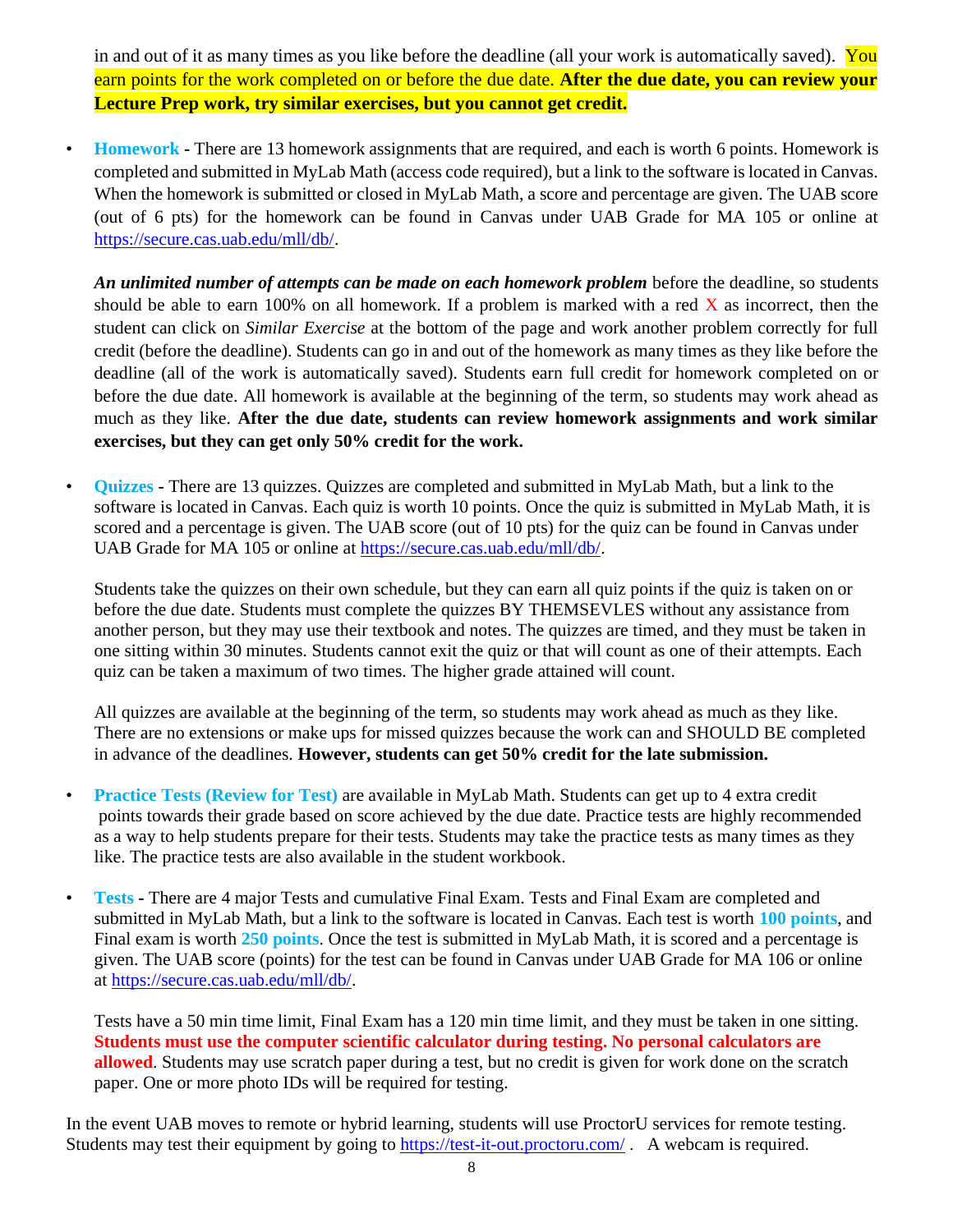**Note that the following cannot be used for testing with ProctorU:** Chromebooks, Tablets, Linux operating systems, Virtual machines, Windows 10 in S mode, Surface RT.

**MAKE UP POLICY**: If a student misses 1 test deadline (not including the Final Exam), the Final Exam grade will be used to replace the missed test grade if the **student formally makes a request to do so**. The student must request, complete, and email to instructor a Missed Test Request Form no later than 12:00 pm on the last day of classes. Note that only one missed test grade may be replaced with the Final Exam grade. All students are required to Take the Final Exam.

There is no appeal for missed deadlines for Group Problems, Homework, or Quizzes. However, if a student has an unplanned, *emergency* circumstance that temporarily prevents him from participating in the class (such as documented hospitalization), then he should contact the instructor as soon as possible. A request for make-up work will be considered. Travel and/or work-related business do NOT qualify for make-up work.

**Extended Absences**: Attendance is fundamental to course objectives and to the integrity of this course. Courses in the Mathematics Department require a variety of activities that involve interaction with the instructor and/or interaction with other students. Excessive absences and missed assignments seriously jeopardize a student's ability to successfully complete the course. In the event of excessive absences, students should be prepared to officially withdraw from the course through the Registrar's Office. In cases involving medical hardships, military duty, or other serious personal situations after the withdrawal date for a course, the student may participate in the Academic Policy Appeal (accessed and submitted through BlazerNet Links/Forms). **More than two weeks of missed meetings is considered too much to be successful in the course.**

**Course Completion**: The course is complete once the student takes the final exam. No other points may be earned after the final exam has been taken.

**Notebook:** Students are required to have a folder in which they can file the workbook, record class meeting notes, file this syllabus, file instructor e-mail messages, and file other course related information.

## **DEADLINE DATES**

Work should be completed before deadline dates **but cannot be completed after deadline dates.**

Deadlines for homework, quizzes, and tests are INDEPENDENT of one another.

You do not have to complete homework to take quizzes or tests. (However, it is recommended.)

There are no prerequisites for any of the graded assignments.